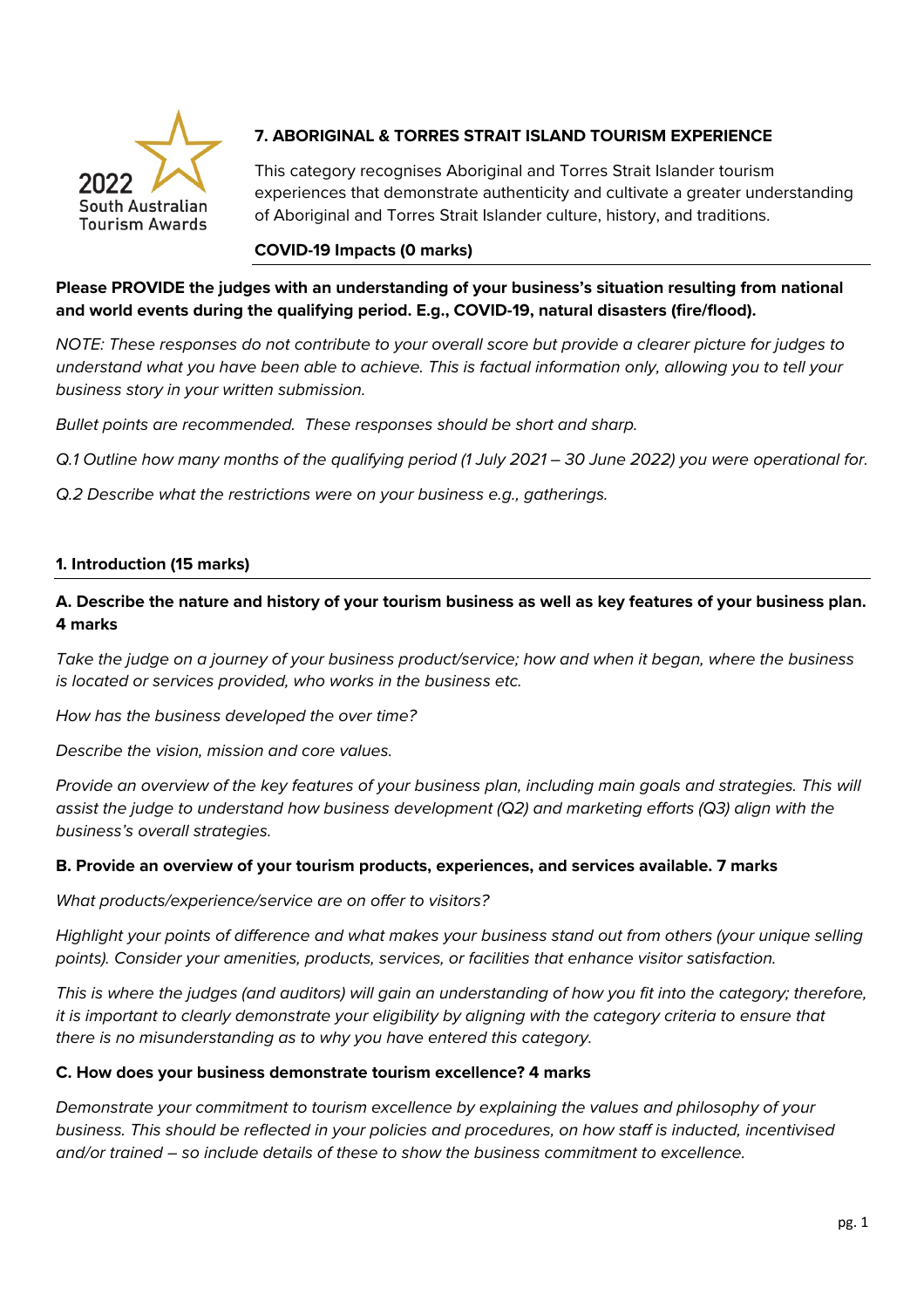*How has the business been actively involved with and contributed to the tourism industry (locally, regionally, and nationally) through both business and personal participation?*

*Tourism excellence can also be demonstrated by listing any awards you have won and accreditations you hold.* 

## **IMAGES**

*Attach a minimum of two graphics to support and enhance your response provided. For example, a map of where you are located, images of the product/service and any specific facilities/amenities/services you have highlighted in your response, a collage of the accreditation programs you participate in and/or any award achievements.* 

### **2. Business Development (20 marks)**

**A. During the qualifying period, what has your business implemented to improve the Aboriginal and Torres Island tourism visitor experience and/or to provide business recovery/resilience in the wake of national and world events? 8 marks**

*This question seeks to understand how you have improved the product/experience/service within the qualifying period. Additionally, or alternatively, it seeks to understand what strategies were implemented for business endurance through another year of challenging national and world events.* 

*To respond, consider any innovations and/or developments that were implemented or enhanced across the different areas of the business over this period. If many, include the most significant ones.*

*An innovation can be defined as "The process of introducing new or significantly improved goods or services and/or implementing new or significantly improved processes." (Source: Australian Bureau of Statistics).*

*An enhancement could include, for example, a new experience or facility, updating point of sale processes to changing to ethically sourced supplies.* 

*Actions that supported the ongoing survival of your business could include, for example, diversifying your product/experience, seeking alternative ways for the delivery of the experience/product/service, etc.*

## **B. Why were these innovation/developments implemented and how is Aboriginal and Torres Strait Island culture embedded into these strategies? How does these align to the business's overall goals/strategies? 6 marks**

*Explain the decision-making process and what drove the business to implement the innovations/developments mentioned in the previous answer. Consider how these enhances the visitor experience and/or supported business endurance.* 

*The judges will be looking for an understanding of what prompted the innovations/developments e.g., was it a result of guest feedback, change in market demand, etc., or how it was anticipated to support business endurance in the current climate.*

*Your response should include the research and planning undertaken by the business to reach the decisions taken. For example: external research that was considered, past customers surveyed, etc.* 

*Ensure you include how Aboriginal and Torres Strait Island culture was considered in the development and implementation of these improvements.*

*Include how the innovations/developments align with your business main goals and strategies. Ensure your goals are specific so you can link it to the outcomes in the next question.*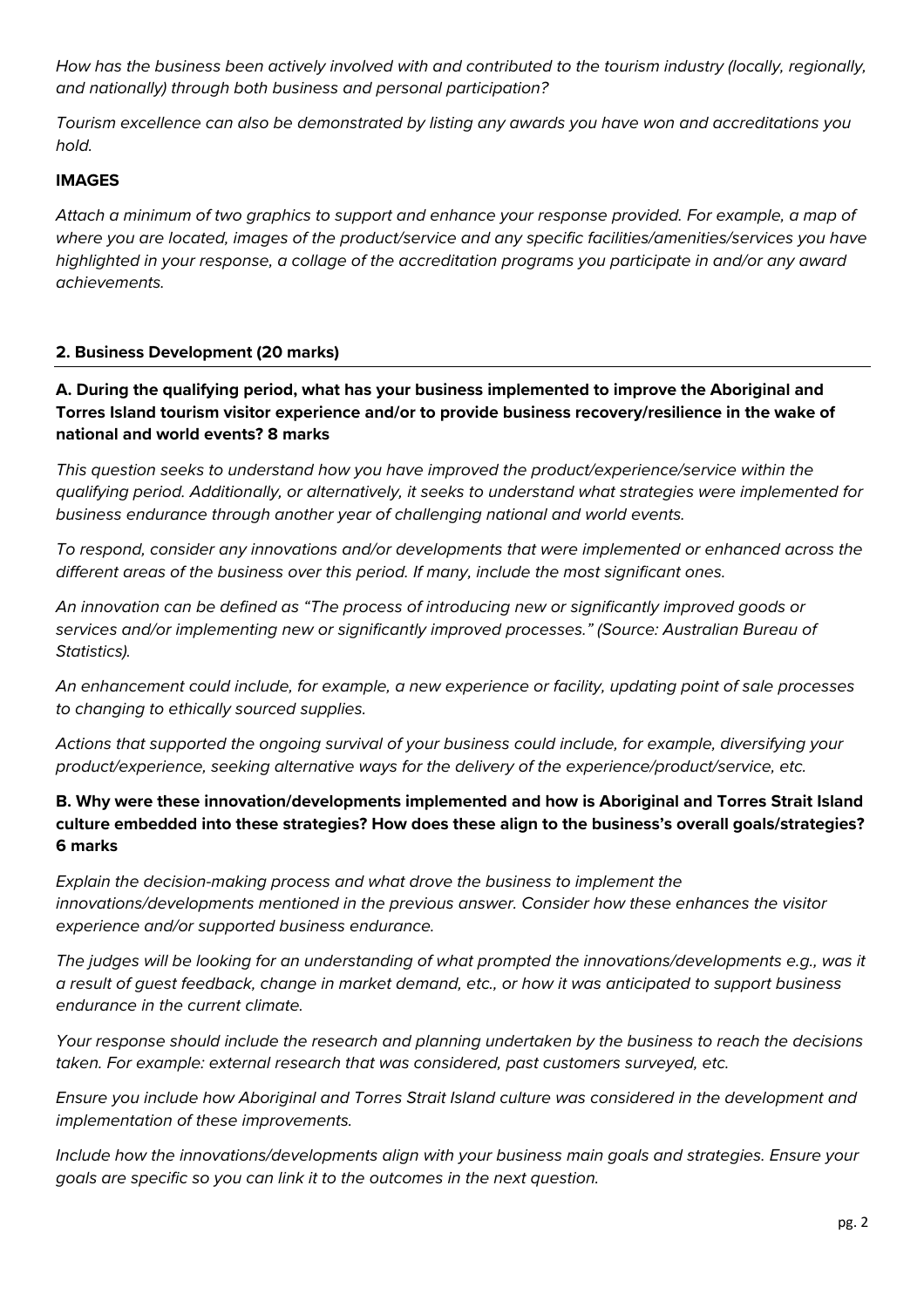#### **C. What was the outcome/s of these innovations/developments? 6 marks**

*Outline what measures you have in place to track the success of these innovations/developments,*

*Judges are looking for qualitative and quantifiable data that demonstrates what the expected outcomes of the innovations/developments were, and whether these were achieved.*

*If the anticipated outcomes were not reached, acknowledge this, and provide the judge with insight as to why. How did the business respond?*

*If the outcomes are still pending, provide what data is available and what the forecasted results may be.*

#### **IMAGES**

*Attach a minimum of two graphics to support and enhance your response provided. For example, an image of any new products or facilities, posters promoting changes that have been implemented.*

### **3. Marketing (10 marks)**

**A. Describe the marketing strategies used to differentiate your Aboriginal and Torres Strait Island tourism experience and to connect with your target markets during the qualifying period. 7 marks**

*This question is looking for a clear understanding of how your business markets to your target market/s.*

*Begin by outlining who you have aimed your marketing towards and demonstrate a clear understanding of this market. Consider, for example, who they are, where they are from, how old they are, how they purchase travel, what motivates and inspires them and how your product meets their expectations.* 

*Identify how the target market/s are right for your business. E.g. what research have you conducted or used to determine your target customer?*

*You should provide a clear overview of the innovative approaches taken to marketing and what has been done differently to attract customers within the qualifying period. Consider for example, social media, digital or interactive advertising, apps, product packaging, tactical or paid advertising campaigns, packaging initiatives, relationship marketing.*

*Outline how these strategies differentiated your product/experience from others.* 

### **B. What was the result of these marketing strategies? 3 marks**

*Detail how these marketing activities have been successful. Use metrics to measure the outcomes and consider media coverage, social media engagement, increased web traffic, increased bookings etc.* 

#### **Images**

*Attach a minimum of two graphics to support and enhance your response. For example, images of marketing placement (social media screen shots, website, advertisements).*

### **4. Customer Experience (15 marks)**

## **A. How do you work to consistently deliver memorable and authentic Aboriginal and Torres Strait Island tourism experiences? 7 marks**

*This question requires you to outline the practices you have put in place to ensure the delivery of high quality authentic Aboriginal and Torres Strait Island Tourism experiences throughout the visitor experience journey.*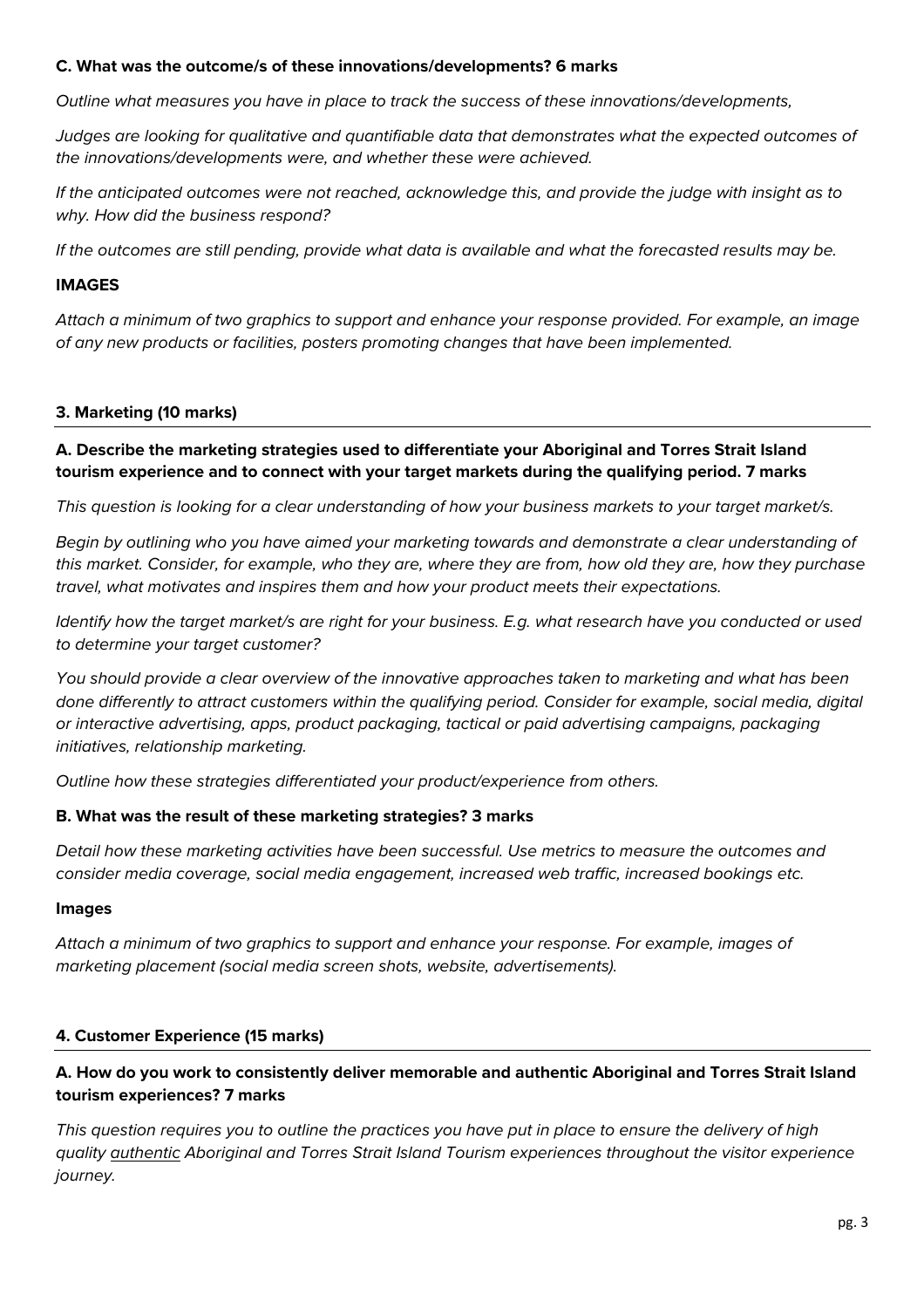*For those businesses that had significant disruption during the qualifying period, consider how you provide quality customer experiences in the alternatives ways in which you operated, such as communicating to customers during changing restrictions, kept customers informed during closers etc.,* 

*Outline how you are committed to quality customer service throughout all areas of the business. This could include staff training, service principles and policies, staff reward systems etc.* 

*Consider all points of customer engagement e.g., email, phone, guest greetings/welcome and interaction during and after the experience.*

*Once you have provided an overview of how customer service is delivered, describe how your business monitors and assesses customer service to ensure continued quality delivery. For example, feedback forms, monitoring social media, blogs, mystery shoppers etc.* 

*Ensure that you incorporate the ways in which you deliver an authentic Aboriginal and Torres Strait Island tourism experience as a part of your visitor experience.* 

## **B. Describe the inclusive practices you integrate across your business. 4 marks**

*As a part of your delivery of quality customer experiences you need to demonstrate how you consider visitors' special and specific needs and recognise the needs of a diverse community. This can include, but is not limited to, cultural, language, physical, intellectual, dietary, and other specific needs e.g., groups, special interest, LGBTQ, etc.*

*Provide examples of how you catered for customers with specific needs, explain the outcome or successes. A case study would be beneficial here.* 

*Refer to your target markets – consider each market and what specific requirements you offer to those guests.*

# **C. What processes does your business have in place to communicate with guests pre and post visit? 4 marks**

*This question requires you to outline the practices you have put in place to ensure the delivery of highquality customer service post the experience.* 

*This could be EDMs of upcoming events or specials, responding to feedback, or personalised emails, etc.* 

*Consider how you actively encourage feedback and how feedback is used to improve the customer experience. Provide a case study/example where you have implemented a change based on customer feedback and/or testimonials which further demonstrate outcomes of quality customer experiences.* 

### **IMAGES**

*Attach a minimum of two graphics to support and enhance your response. For example, staff communications posters, flow charts of customer service processes, reception cards encouraging feedback.* 

### **5. Heritage and Culture (30 marks)**

# **A. Demonstrate how you educate visitors and communities about the need to preserve our Aboriginal and Torres Strait Island heritage and enjoy it respectfully. 10 marks**

*The judges are looking for leadership in education of Aboriginal and Torres Strait Island culture. Therefore, you need to outline how you share knowledge and awareness of our Aboriginal and Torres Strait Island*